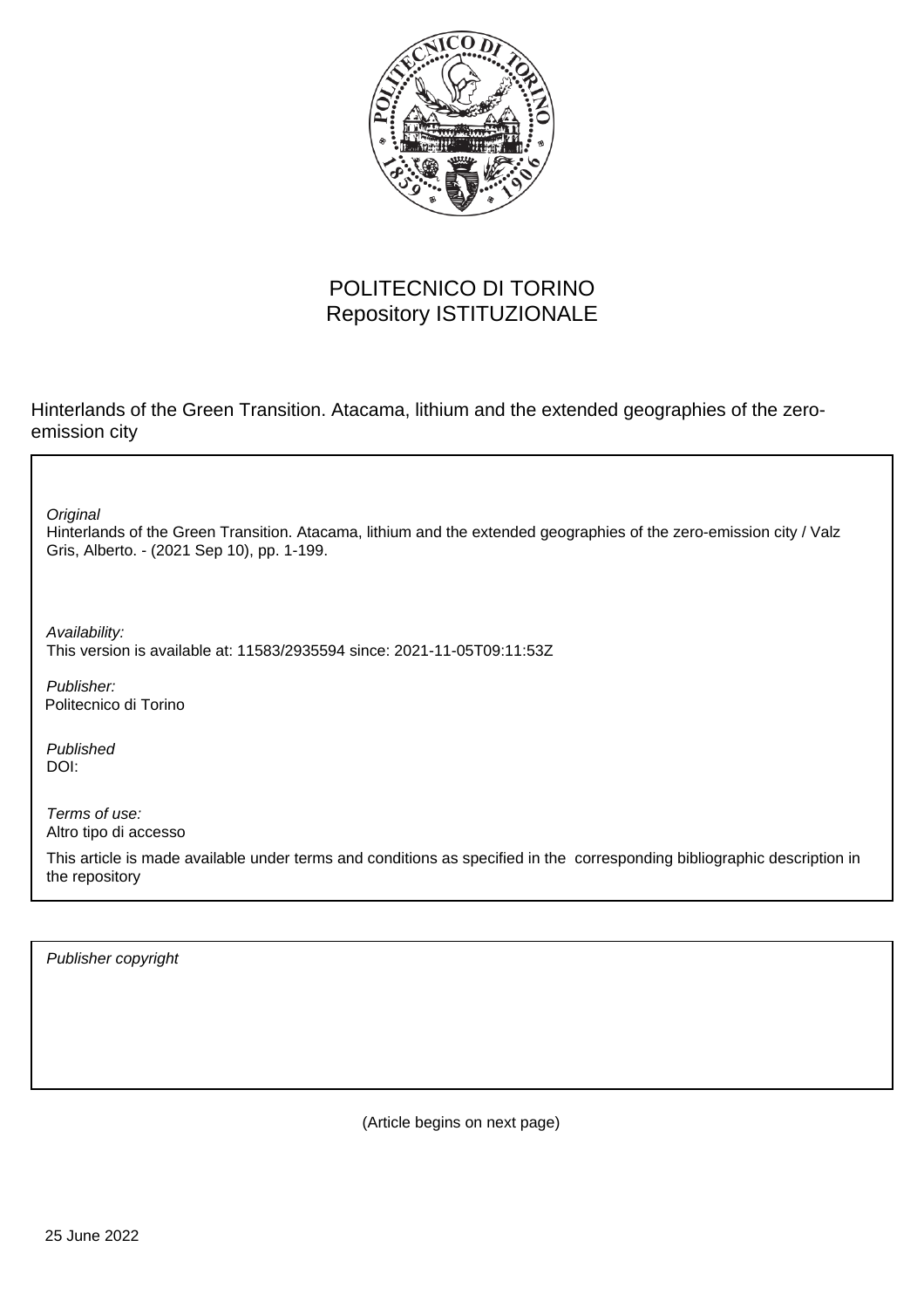## Summary

The Atacama plateau is a bio-geographic region shared across the territories of Bolivia, Chile and Argentina. In the last decade, it has been also known as the 'Lithium Triangle,' an expression pointing to the vast mineral reserves contained in the region. The global demand for lithium has drastically increased through the growing adoption of electric vehicles and renewable energy storage systems as fundamental components of the so-called 'green transition' occurring in many urban cores across the globe. This thesis investigates the urbanization of the hinterland through the geographies of extraction that emerge together with the progressive decarbonization of cities. In considering the metabolic interactions that exist between cities and the geographies of extraction that sustain them, it seeks to advance knowledge around the question of extended urbanization as the planetary geography of hinterlands, operational landscapes and extractive peripheries.

In doing so, this thesis draws upon recent efforts in the field of urban studies directed at both exceeding the physical and conceptual boundaries of the city in researching urban questions and at more accurately comprehending the metabolic interactions embedded in the process of planetary urbanization. Mobilizing existing studies on extended urbanization and urban metabolism, extractivism and commodity chains, this thesis foregrounds two original propositions: to explore such metabolic exchanges via the study of commodity chains; and to centre extraction squarely in the study of global patterns of urbanization. In this sense, this thesis unpacks the metabolic interactions underpinning the green transition of cities by following a portion of the commodity chain of lithium.

Researching the urban beyond the city, though, demands novel methodological approaches. This work responds to this question by both challenging the telescopic standpoint of planetary urbanization and not settling in the impractical visions of